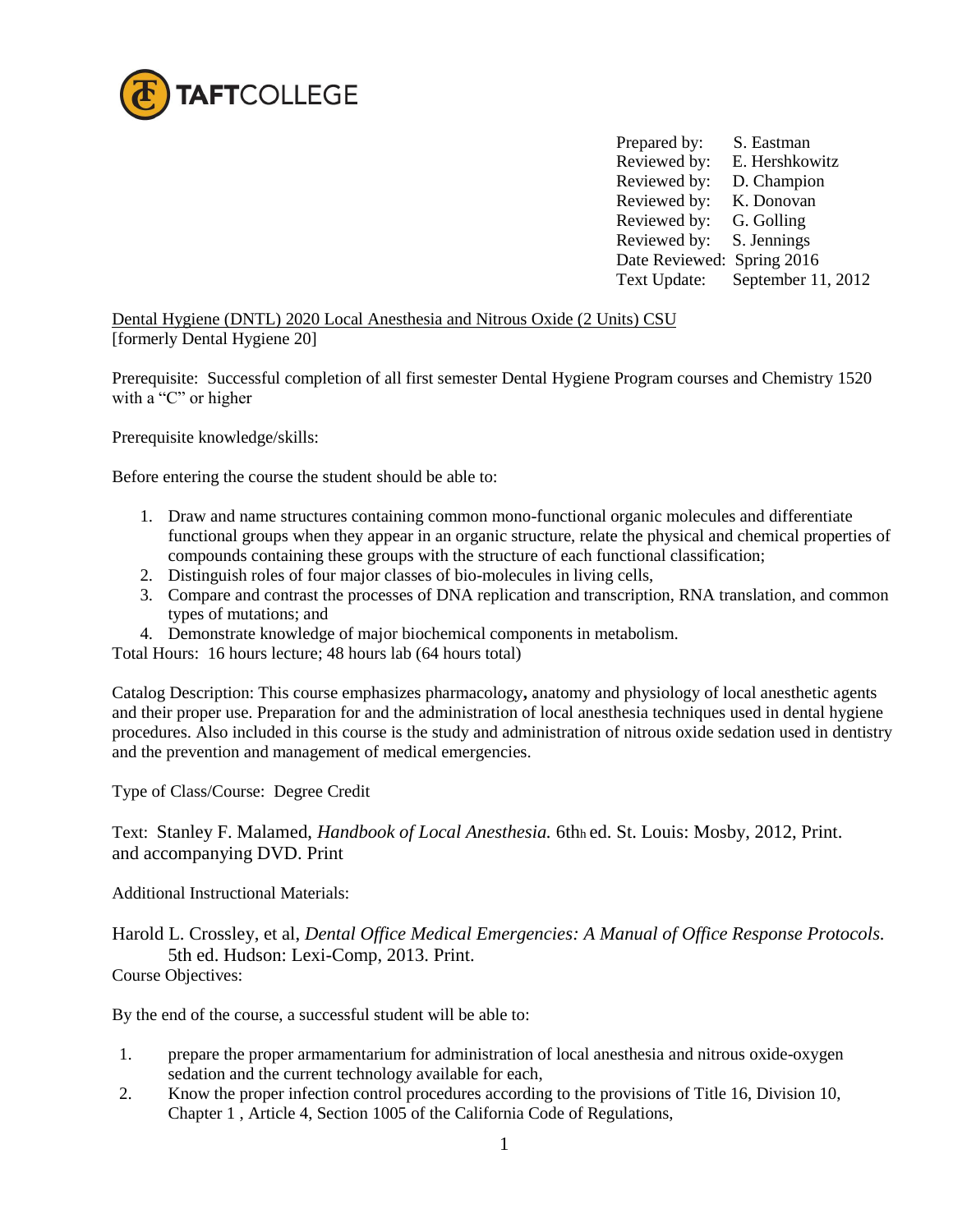

- 3. understand the fundamentals of impulse generation and transmission and where and how anesthetics work,
- 4. discuss the pharmacologic properties of local anesthetic drugs and vasoconstrictors,
- local anesthetic reversal agents, and nitrous oxide-oxygen analgesia,
- 5. understand the pharmacokinetics and the vasoactivity of each of the local anesthetics,
- 6. know the clinical actions of each local anesthetic agent and their effect on different systems in the body,
- 7. select the appropriate local anesthetic based on the health of the patient and the procedure,
- 8. know indications and contraindications to the administration and reversal of local anesthetic agents for all patients,
- 9. know indications and contraindications to the administration of nitrous oxide –oxygen analgesia agents on all patients,
- 10. trace or locate the nerves supplying the maxilla and mandible and the areas and structures innervated,
- 11. demonstrate accurate calculations of recommended doses for local anesthetic drugs and vasoconstrictors in clinical situations,
- 12. demonstrate physical and psychological evaluations procedures,
- 13. understand the theory and psychological aspects of pain and anxiety control,
- 14. select appropriate pain control modalities,
- 15. discuss recovery from and post-procedure evaluation of local anesthesia and nitrous oxide –oxygen analgesia,
- 16. demonstrate competency in the basic techniques and steps for effective administration of each of the following injections:

 Inferior Alveolar Nerve Block to include (to include Gow Gates Technique) Lingual Nerve Block Mental Nerve Block Incisive Nerve Block Buccal Nerve Block Intraseptal Injection Anterior Superior Alveolar (ASA) Nerve Block (infraorbital) Middle Superior Alveolar (MSA) Nerve Block Anterior Middle Superior Alveolar (ASMA) Nerve Block Greater Palatine (GP) Nerve Block Nasopaltine NP and (P-ASA) Nerve Block Superperiosteal Infiltration

- 17. Discuss the most common local and system complications related to administration of local anesthesia and nitrous oxide-oxygen and management of each
- 18. Explain procedures for the prevention of medical emergencies,
- 19. Identify medical and dental emergencies and proper management of each,
- 20. Demonstrate competency in the administration of nitrous oxide,
- 21. Know the indications and the contraindications to the use of nitrous oxide sedation, and
- 22. Identify appropriate patients to administer nitrous oxide sedation
- 23. Complete patient documentation that meet the standard of care, including but not limited to, computation of maximum recommended dosages for local anesthetic and the tile volume, percentage and amount of the gases and duration of administration of nitrous oxide-oxygen analgesia,
- 24. Understand medical and legal considerations including patient consent, standard of care and patient privacy.

Course Scope and Content: (Lecture)

| Unit I | Armamentarium  |
|--------|----------------|
|        | A. The Syringe |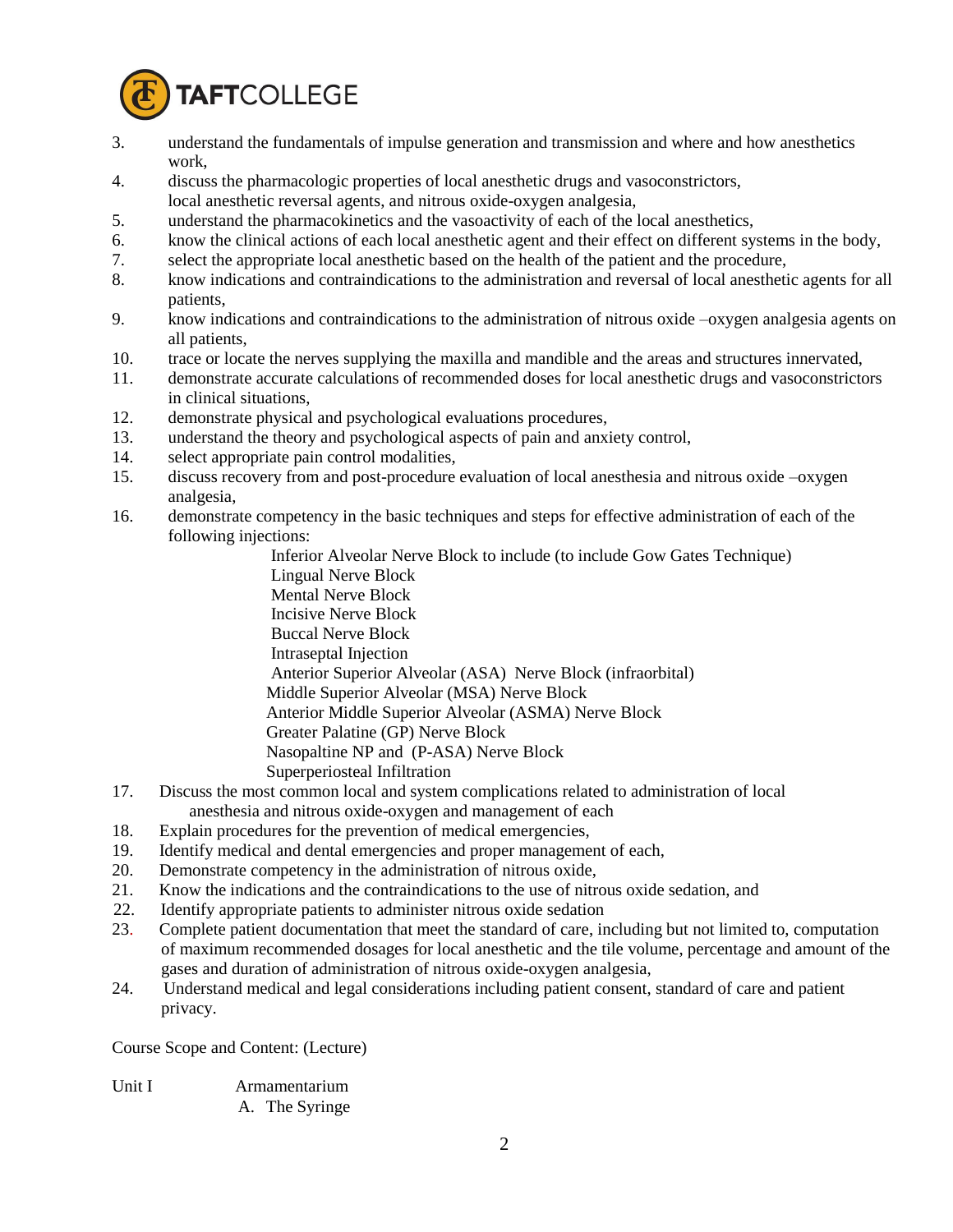

|                                        | <b>B.</b> The Needle<br>C. The Cartridge<br>D. Additional Armamentarium<br>E. Preparation of the Armamentarium<br>F. Infection Control Procedures                                                                                   |  |
|----------------------------------------|-------------------------------------------------------------------------------------------------------------------------------------------------------------------------------------------------------------------------------------|--|
| Unit II                                | The Drugs<br>A. Neurophysiology<br>B. Pharmacology of Local Anesthetics<br>C. Pharmacology of Vasoconstrictors<br>D. Clinical Actions of Specific Agents                                                                            |  |
| Unit III                               | Techniques of Regional Anesthesia<br>A. Physical and Psychological Evaluation<br>B. Basic Injection Technique<br>C. Anatomical Considerations<br>D. Techniques of Mandibular Anesthesia<br>Techniques of Maxillary Anesthesia<br>Е. |  |
| Unit IV                                | Complications<br>A. Local Complications<br><b>B.</b> Systemic Complications<br>C. Management                                                                                                                                        |  |
| Unit V                                 | New Trends in Pain Control<br>A. Computer Controlled Local Anesthesia Delivery<br>B. Anesthetic Reversal Agents (OraVerse)<br>C. Oraqix<br>D. Onset<br>E. Cetacaine                                                                 |  |
| Unit VI                                | <b>Nitrous Oxide Sedation</b><br>A. Armamentarium<br>B. Nitrous Oxide Equipment and Armamentarium<br>C. Nitrous Oxide Administration                                                                                                |  |
| Unit VII                               | <b>Medical Emergencies</b><br>A. Anesthesia and Nitrous Oxide Sedation Related Emergencies<br>B. Management                                                                                                                         |  |
| Unit XIII                              | <b>Legal Considerations</b><br>A. Patient Consent<br>B. Standard of Care<br>C. Patient Privacy                                                                                                                                      |  |
| Course Scope and Content: (Laboratory) |                                                                                                                                                                                                                                     |  |
| Unit I                                 | Armamentarium<br>A. Proper Assembling of Needle, Cartridge and Syringe                                                                                                                                                              |  |

B. Scoop Technique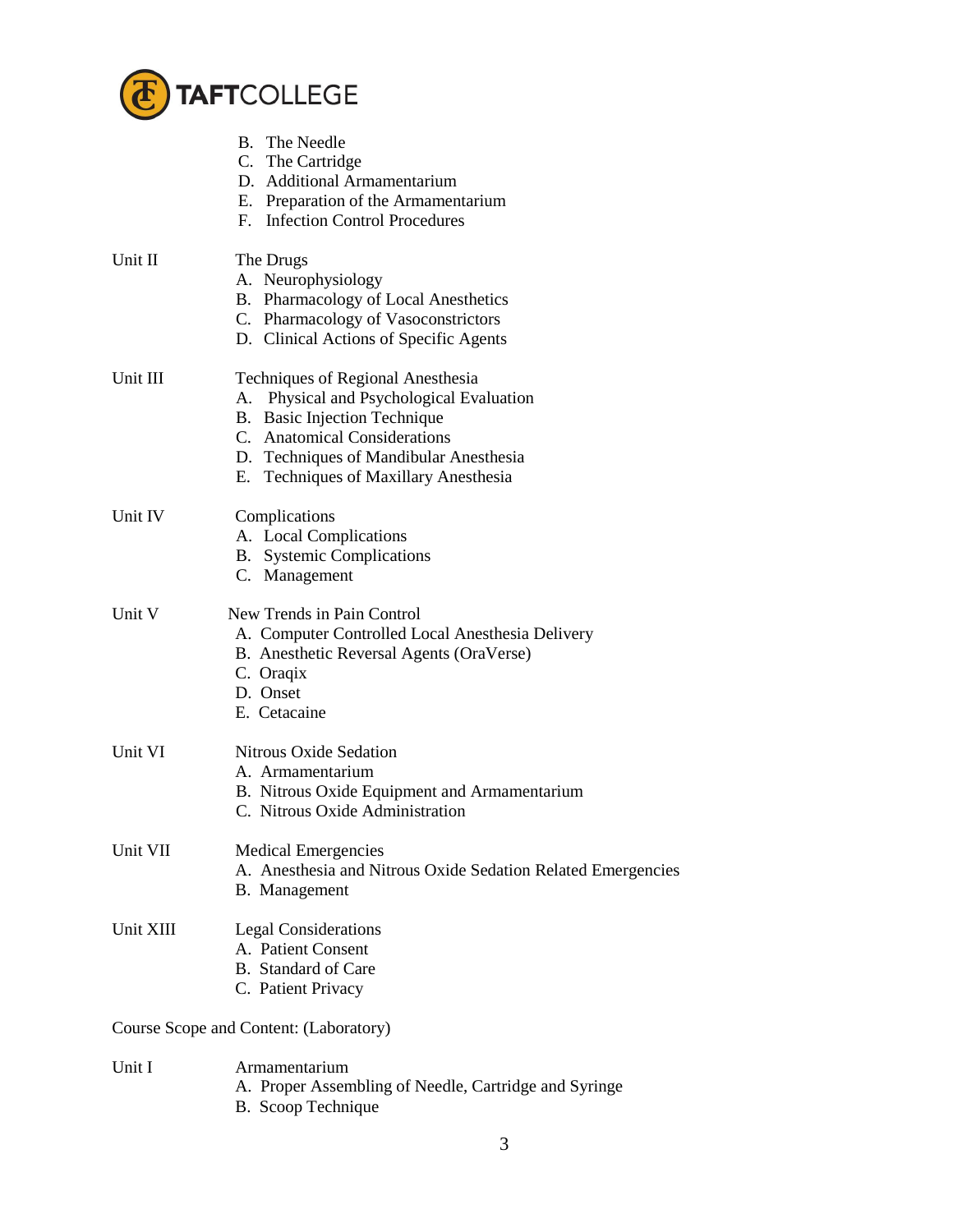

|          | C. Proper Disposal of Needle and Cartridge<br>D. Care and Maintenance of Syringe                                                                                                                                                                                                                                                                                                                                                                                                                                                                                 |
|----------|------------------------------------------------------------------------------------------------------------------------------------------------------------------------------------------------------------------------------------------------------------------------------------------------------------------------------------------------------------------------------------------------------------------------------------------------------------------------------------------------------------------------------------------------------------------|
| Unit II  | <b>Basic Injection Technique</b><br>A. Steps and Sequence<br>B. Aspiration<br>C. Deposition<br>D. Charting<br>E. Calculations                                                                                                                                                                                                                                                                                                                                                                                                                                    |
| Unit III | Administration of Local Anesthesia on Partners<br>A. Inferior Alveolar Nerve Block (to include Gow Gates Technique)<br><b>B.</b> Lingual Nerve Block<br>C. Mental Nerve Block<br>D. Incisive Nerve Block<br>E. Buccal Nerve Block<br>F. Intraseptal Injection<br>G. Anterior Superior Alveolar (ASA) Nerve Block (infraorbital)<br>H. Middle Superior Alveolar (MSA) Nerve Block<br>I. Anterior Middle Superior Alveolar (AMSA) Nerve Block<br>J. Greater Palatine (GP) Nerve Block<br>K. Nasopalatine (NP/P-ASA) Nerve Block<br>L. Supraperiosteal Infiltration |
| Unit IV  | Administration of Nitrous Oxide Sedation on Partners<br>A. Titration Method<br>B. Signs and Symptoms of Sedation<br>C. Calculations<br>D. Equipment                                                                                                                                                                                                                                                                                                                                                                                                              |
| Unit V   | <b>Medical Emergencies</b><br>A. Management of Medical Emergencies in the Dental Office course from<br>www.dentalcare.com<br><b>B.</b> Role Playing                                                                                                                                                                                                                                                                                                                                                                                                              |
| Unit VI  | <b>Chart Documentation</b><br>A. Computation of Maximum Recommended Dosages for Local Anesthesia<br><b>B.</b> Tidal Volume<br>C. Percentage and Amount of Gases<br>D. Duration of Nitrous Oxide Administration<br>E. Patient Response                                                                                                                                                                                                                                                                                                                            |

Learning Activities Required Outside of Class:

The students in this class will spend a minimum of 2 hours per week outside of the regular class time doing the following:

1. Independent reading and study

Methods of Instruction: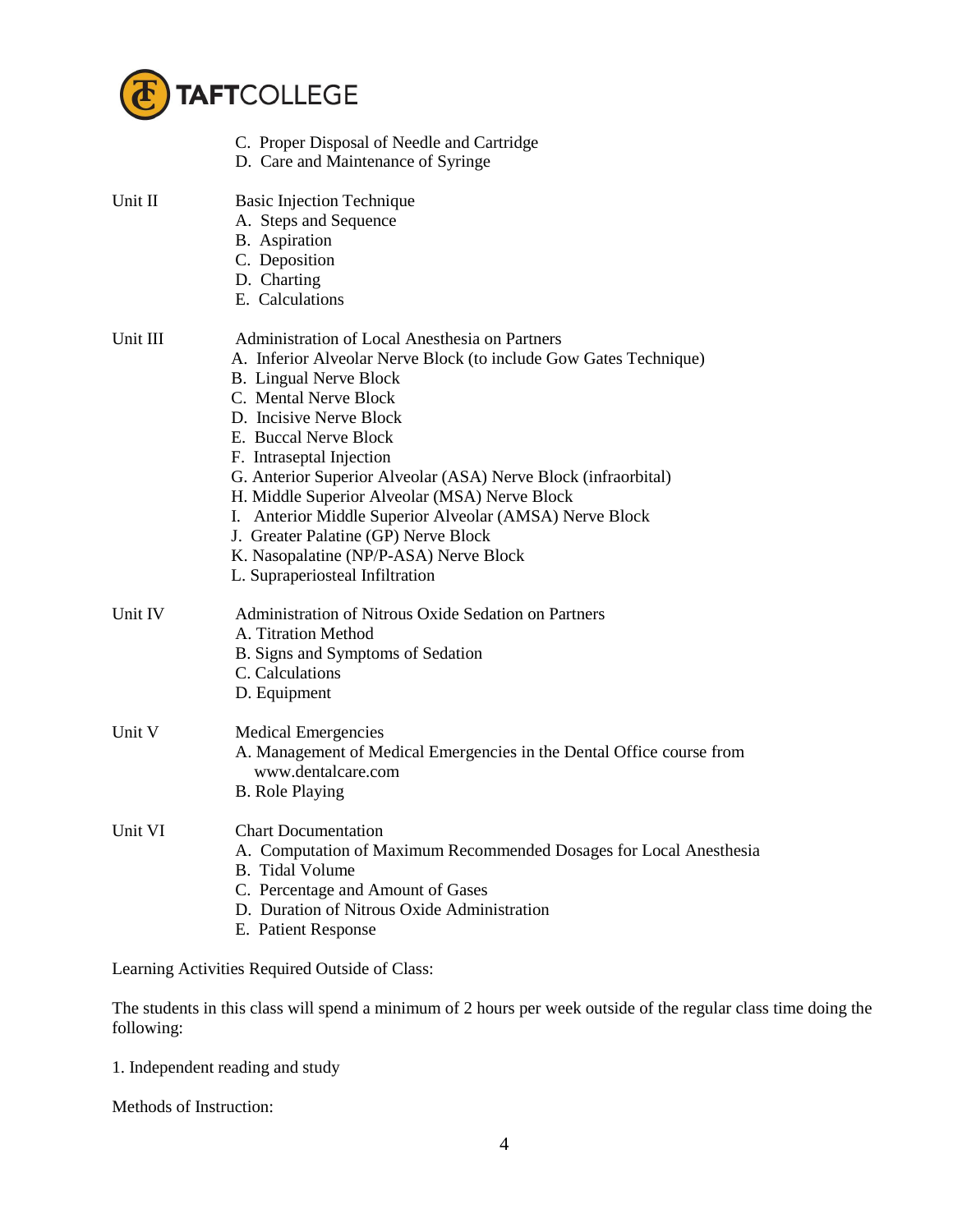

- 1. Lecture
- 2. Class discussions
- 3. Audio-visual presentations
- 4. Lab exercises designed to prepare student for administration of local anesthetics
- 5. Demonstration of injection techniques
- 6. Demonstration of nitrous oxide administration
- 7. Student participation in clinical administration of local anesthetics
- 8. Student participation in clinical administration of nitrous oxide sedation
- 9. Role playing of medical emergencies

Methods of Evaluation:

- 1. Examinations and quizzes to include:
	- a. multiple choice questions
	- b. matching questions
	- c. true/false questions
	- d. case study questions
	- e. short answer essay
- 3. Observation of mock medical emergencies
- 4. Evaluation of injection techniques on partners
- 5. Evaluation of nitrous oxide administration on partners

Laboratory Category: Extensive Laboratory

Pre delivery criteria: All of the following criteria are met by this lab.

- 1. Curriculum development for each lab.
- 2. Published schedule of individual laboratory activities.
- 3. Published laboratory activity objectives.
- 4. Published methods of evaluation.
- 5. Supervision of equipment maintenance, laboratory setup, and acquisition of lab materials and supplies.

During laboratory activity of the laboratory: All of the following criteria are met by this lab.

- 1. Instructor is physically present in lab when students are performing lab activities.
- 2. Instructor is responsible for active facilitation of laboratory learning.
- 3. Instructor is responsible for active delivery of curriculum.
- 4. Instructor is required for safety and mentoring of lab activities.
- 5. Instructor is responsible for presentation of significant evaluation.

Post laboratory activity of the laboratory: All of the following criteria are met by this lab.

- 1. Instructor is responsible for personal evaluation of significant student outcomes (lab exercises, exams, practicals, notebooks, portfolios, etc.) that become a component of the student grade that cover the majority of lab exercises performed during the course.
- 2. Instructor is responsible for supervision of laboratory clean up of equipment and materials.

Supplemental Data: